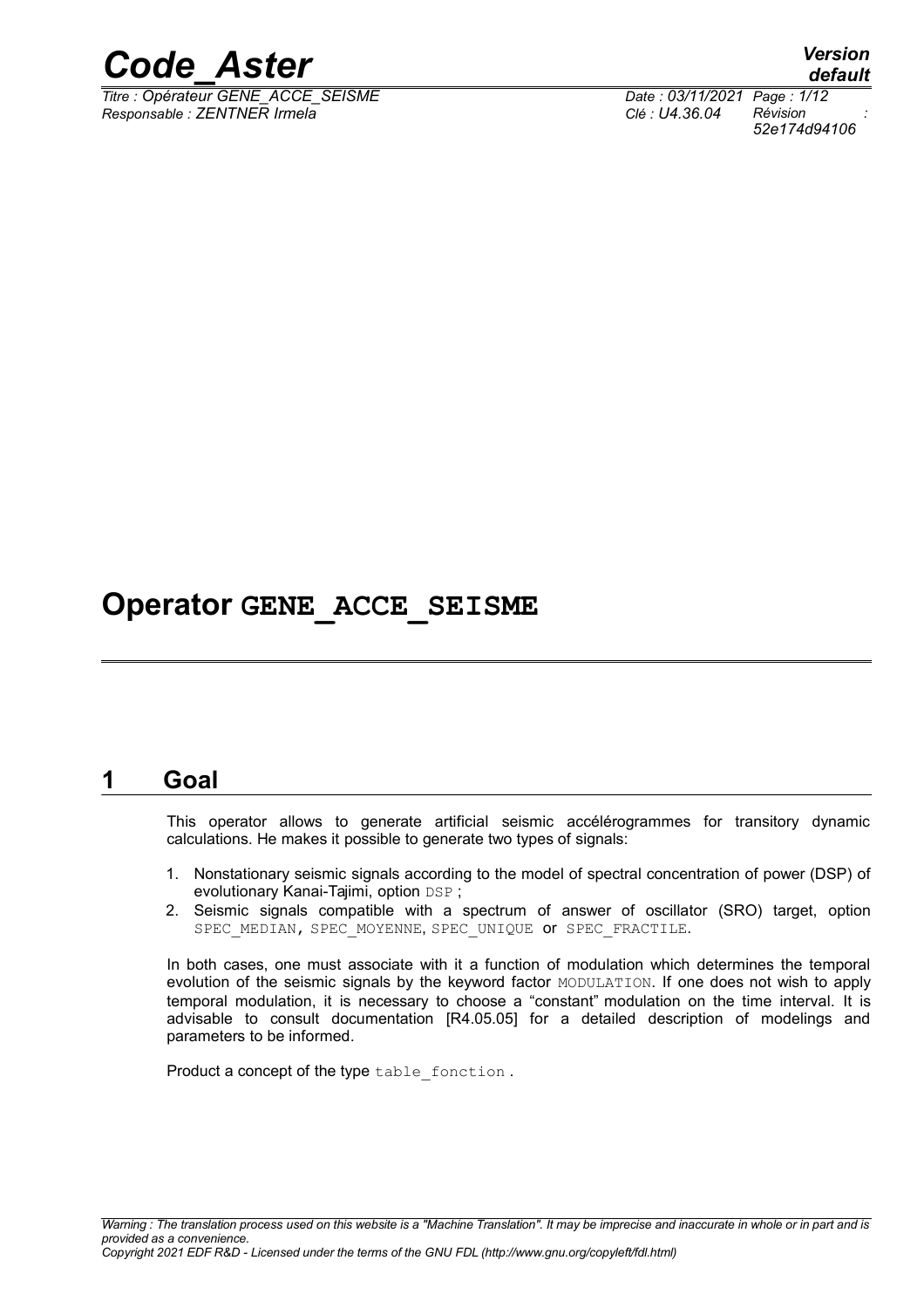*Titre : Opérateur GENE\_ACCE\_SEISME Date : 03/11/2021 Page : 2/12 Responsable : ZENTNER Irmela Clé : U4.36.04 Révision :*

*52e174d94106*

## **2 Syntax**

|  |            |                            | acce [table fonction] = GENE ACCE SEISME                                                                                                                                                                                                                                                                                                                                                                                                              |                                                                                    |                                                                                                                                                         |                                                                                 |                                                                        |
|--|------------|----------------------------|-------------------------------------------------------------------------------------------------------------------------------------------------------------------------------------------------------------------------------------------------------------------------------------------------------------------------------------------------------------------------------------------------------------------------------------------------------|------------------------------------------------------------------------------------|---------------------------------------------------------------------------------------------------------------------------------------------------------|---------------------------------------------------------------------------------|------------------------------------------------------------------------|
|  | $\Diamond$ | $\bullet$ PAS_INST         | DUREE PHASE FORTE = TSM<br>$\begin{array}{lll} \text{DORDE} & \text{PINST} \\ \text{GRAVITY} & = & \text{G} \\ \text{PAS} \text{INST} & = & \text{d}t \\ & & & - & - & \text{FF} \\ \end{array}$<br>↓ FREQ_FILTRE = FF<br>↓ FREQ_CORNER = FC<br>↓ FREQ_CORNER = FC<br>↓ FREQ_FILTRE_ZPA = FZ<br>↓ NB_TIRAGE = Nbt<br>↓ NB_POIN = nb_poin<br>↓ NH_POIN = nb_poin<br>↓ NHT_ALEA = nor<br>↓ FREQ_PENTE = FP<br>↑ COFF_CORR = TP<br>$COEF$ $CORR$ = $rho$ |                                                                                    |                                                                                                                                                         | [R]<br>[R]<br>[R]<br>[R]<br>[R]<br>[R]<br>$[1]$<br>$[1]$<br>$[1]$<br>[R]<br>[R] |                                                                        |
|  | ♦          | $\sqrt{2}$                 | MATR COHE = $_F$ (<br>$\bullet$ GRID = e-mail<br>GROUP NO INTERF = gni<br>TYPE = / $'$ MITA_LUCO'                                                                                                                                                                                                                                                                                                                                                     | / 'ABRAHAMSON'<br>/ 'ABRA ROCHER'                                                  | / 'ABRA SOLMOYEN'                                                                                                                                       | grno                                                                            | maillage_sdaster                                                       |
|  |            | ♦                          | so STANDARD = MITA_LUCO                                                                                                                                                                                                                                                                                                                                                                                                                               |                                                                                    | $\bullet$ VITE_ONDE = vite_onde, [R]<br>PARA ALPHA $= / 0.1$ [DEFECT]<br>/ alpha, [R]                                                                   |                                                                                 |                                                                        |
|  |            | ♦                          | $\Diamond$ PHASE =<br>$COOR$ REFE = $crefe$                                                                                                                                                                                                                                                                                                                                                                                                           | $F$ (                                                                              | ◆ GRID = e-mail maillage_sdaster<br>→ GROUP_NO_INTERF = gni grno<br>→ VITE_ONDE = vite_onde<br>→ DIRECTION = to dir                                     |                                                                                 | [R]<br>[R]<br>[R]                                                      |
|  | ♦          |                            | if SPEC FRACTILE and if well informed COEF CORR<br>RATIO HV                                                                                                                                                                                                                                                                                                                                                                                           | $\mathcal{L}$<br>ratio<br>$=$                                                      |                                                                                                                                                         | [R]                                                                             |                                                                        |
|  |            | DSP                        | $=$<br>AMOR REDUIT<br>FREQ FOND                                                                                                                                                                                                                                                                                                                                                                                                                       | F<br>$=$<br>f0<br>$=$                                                              | amo                                                                                                                                                     | [R]<br>$[R]$ )                                                                  |                                                                        |
|  | T          | ♦<br>♦<br>♦<br>♦<br>♦<br>♦ | SPEC MEDIANE<br>AMOR REDUIT<br>NB ITER<br>FREQ PAS<br>ERRE MAX<br>ERRE ZPA<br>ERRE RMS<br>METHOD                                                                                                                                                                                                                                                                                                                                                      | $=$<br>$=$<br>$=$<br>$=$<br>$=$<br>$=$<br>$=$<br>$\hspace{1.6cm} = \hspace{1.6cm}$ | $=$ F (<br>SPEC OSCI = spec cible [fonction sdaster]<br>amo<br>nbiter<br>fpas<br>(cmax, emax)<br>(czpa, ezpa)<br>(crms, erms)<br>/ 'HARMO'<br>/ 'NIGAM' |                                                                                 | [R]<br>$[1]$<br>[R]<br>[R]<br>[R]<br>[R]<br>[DEFECT]<br>[TXM]<br>$)$ ) |

*Warning : The translation process used on this website is a "Machine Translation". It may be imprecise and inaccurate in whole or in part and is provided as a convenience.*

*Copyright 2021 EDF R&D - Licensed under the terms of the GNU FDL (http://www.gnu.org/copyleft/fdl.html)*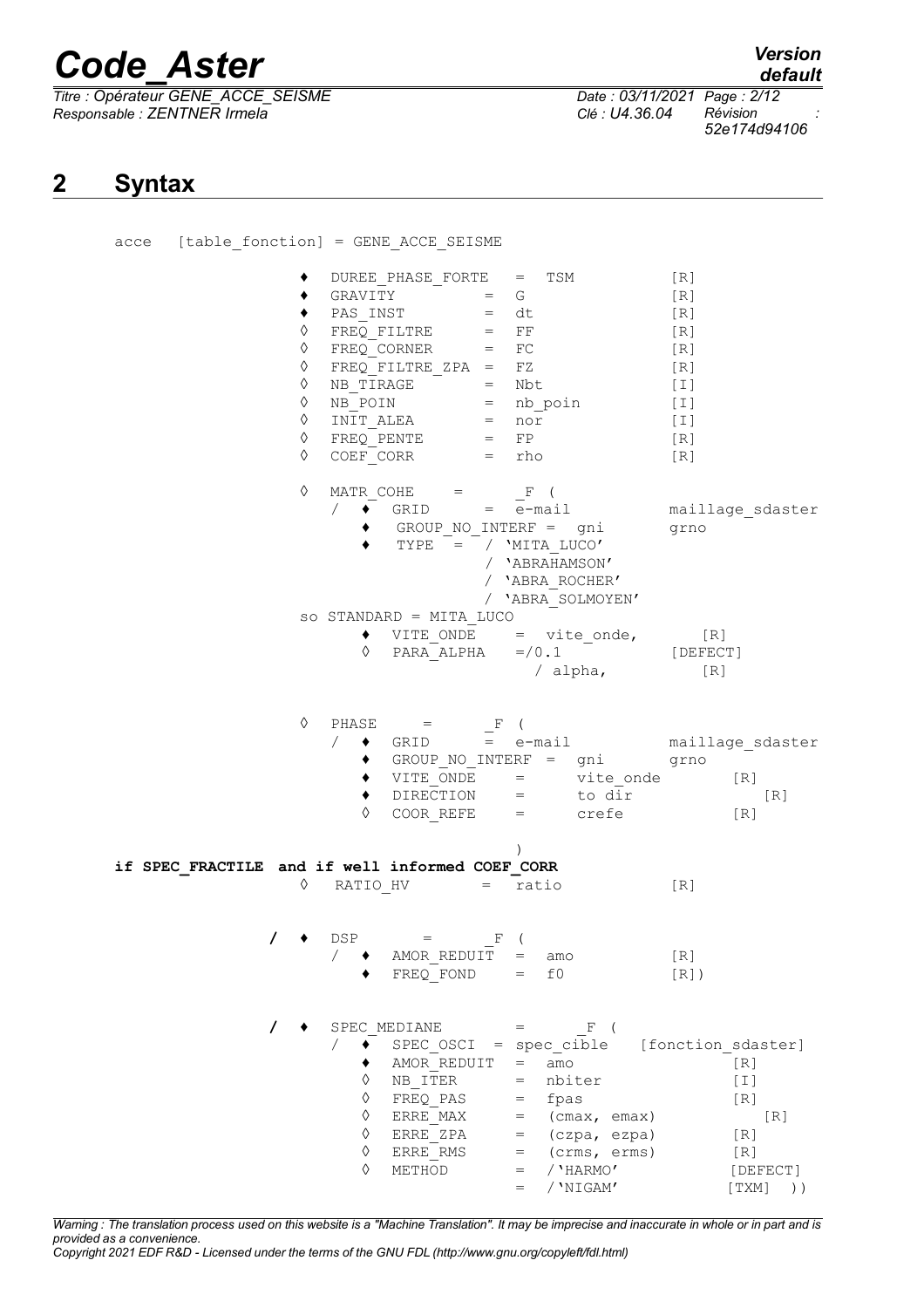| <b>Code Aster</b>                                                  |   |                                                                                                                                                       |                                                                                                                                                                                           | <b>Version</b><br>default                                                                    |
|--------------------------------------------------------------------|---|-------------------------------------------------------------------------------------------------------------------------------------------------------|-------------------------------------------------------------------------------------------------------------------------------------------------------------------------------------------|----------------------------------------------------------------------------------------------|
| Titre : Opérateur GENE_ACCE_SEISME<br>Responsable : ZENTNER Irmela |   |                                                                                                                                                       | Date: 03/11/2021 Page: 3/12<br>Clé : U4.36.04                                                                                                                                             | Révision<br>52e174d94106                                                                     |
|                                                                    |   | SPEC MOYENNE<br>$SPEC_OSCI = spec_cible$<br>AMOR REDUIT<br>NB ITER<br>♦<br>FREQ PAS<br>♦<br>ERRE MAX<br>♦<br>ERRE ZPA<br>♦<br>ERRE RMS<br>♦<br>METHOD | $=$<br>F<br>$=$<br>amo<br>nbiter<br>$=$<br>fpas<br>$=$<br>(cmax, emax)<br>$=$<br>$=$<br>(czpa, ezpa)<br>(crms, erms)<br>$=$<br>/ 'HARMO'<br>$=$<br>/ 'NIGAM'<br>$=$                       | [fonction sdaster]<br>[R]<br>$[1]$<br>[R]<br>[R]<br>[R]<br>[R]<br>[DEFECT]<br>$)$ )<br>[TXM] |
|                                                                    |   | SPEC UNIQUE<br>SPEC $OSCI =$<br>AMOR REDUIT<br>NB ITER<br>♦<br>FREQ PAS<br>♦<br>ERRE MAX<br>♦<br>ERRE ZPA<br>♦<br>ERRE RMS<br>♦<br>METHOD             | $\mathbf{F}$<br>$=$<br>spec_cible<br>$=$<br>amo<br>nbiter<br>$=$<br>fpas<br>$=$<br>(cmax, emax)<br>$=$<br>$=$ (czpa, ezpa)<br>$=$<br>(crms, erms)<br>/ 'HARMO'<br>$=$<br>/ 'NIGAM'<br>$=$ | [fonction sdaster]<br>[R]<br>[I]<br>[R]<br>[R]<br>[R]<br>[R]<br>[DEFECT]<br>[TXM]<br>$)$ )   |
|                                                                    |   | SPEC FRACTILE<br>SPEC OSCI<br>$SPEC 1 SIGMA =$<br>AMOR REDUIT<br>FREQ PAS                                                                             | $\mathbb{F}$<br>$=$<br>spec med [fonction sdaster]<br>$=$<br>spec sig<br>amo<br>$=$<br>fpas<br>$=$                                                                                        | [fonction sdaster]<br>[R]<br>$[R]$ )                                                         |
|                                                                    |   | MODULATION<br>F<br>TYPE                                                                                                                               | / 'JENNINGS HOUSNER'<br>/ 'GAMMA'<br>'CONSTANT'                                                                                                                                           | [TXM]                                                                                        |
|                                                                    |   | $TYPE = GAMMA$<br>% if<br>INST INIT<br>٠                                                                                                              | $= t$ ini<br>$[R]$ )                                                                                                                                                                      |                                                                                              |
|                                                                    |   | % if DSP<br>♦<br>INT ARIAS<br>ACCE MAX<br>♦<br>$\Diamond$ ECART TYPE                                                                                  | arias<br>[R]<br>$=$<br>[R]<br>pga<br>$=$<br>etc.<br>$=$                                                                                                                                   | [R]                                                                                          |
|                                                                    | ♦ | INFORMATION                                                                                                                                           | /1<br>$=$<br>$\begin{array}{cc} \begin{array}{cc} \end{array} \end{array}$                                                                                                                | [DEFECT]                                                                                     |
|                                                                    | ♦ | TITLE                                                                                                                                                 | $=$ title<br>$[1$ Kn]                                                                                                                                                                     |                                                                                              |

**) ;**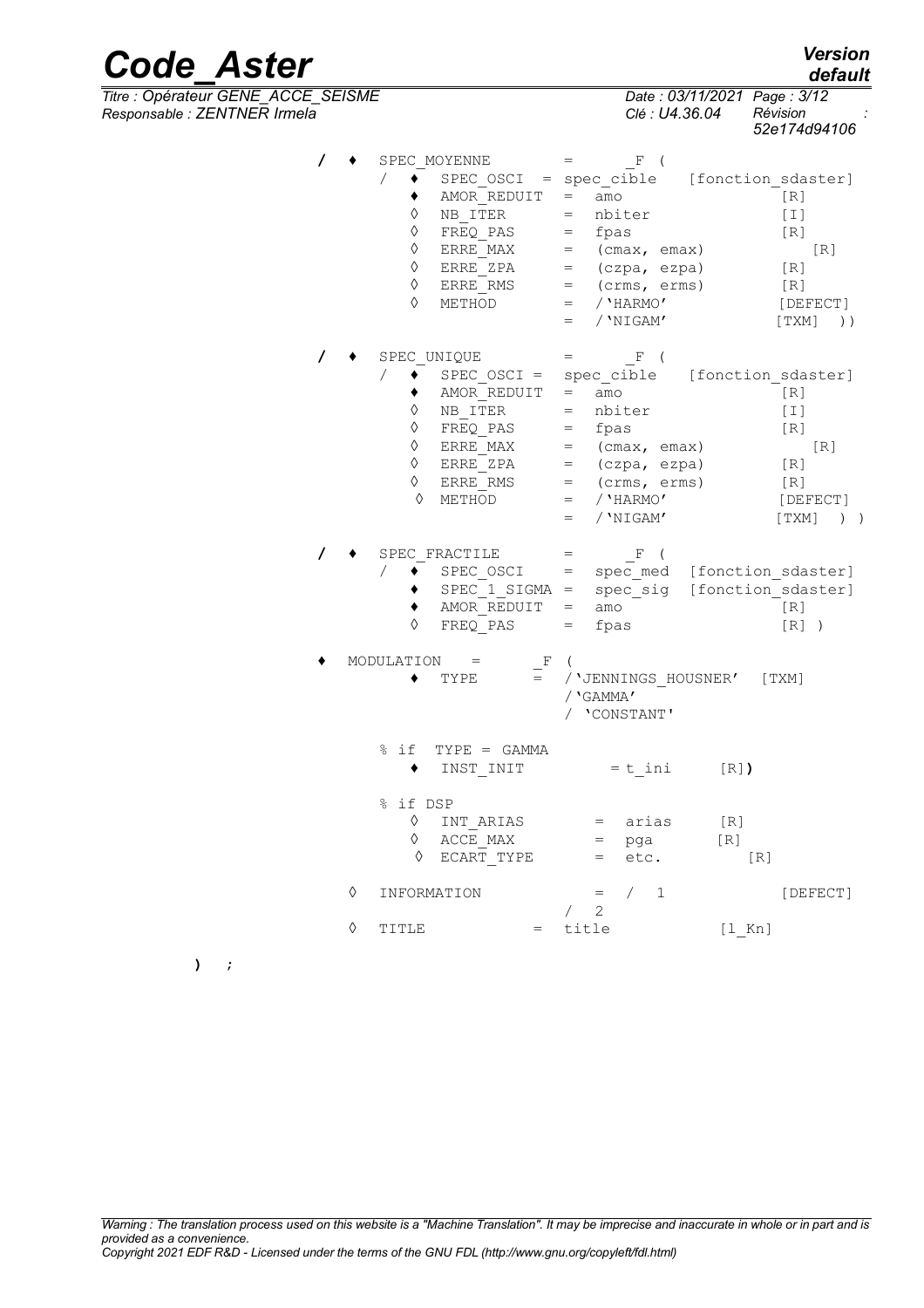*Titre : Opérateur GENE\_ACCE\_SEISME Date : 03/11/2021 Page : 4/12 Responsable : ZENTNER Irmela Clé : U4.36.04 Révision :*

## **3 Operands**

### **3.1 Keyword DUREE\_PHAS\_FORT**

#### ◆ DUREE PHAS FORT = TSM  $[R]$

Duration of the strong phase of the signal to be generated (cf also R4.05.05).

Parameters of the functions of modulation GAMMA and of Jennings & Housner (JENNINGS\_HOUSNER), are identified of kind so that the average strong phase of the signals corresponds to that given. In the case of a constant modulation, the total duration of the signal corresponds to the duration of the well informed strong phase.

### **3.2 Keyword NB\_POIN**

#### ◊ NB\_POIN = nb\_poin [I]

Many points of discretization of the interspectre to be used in the algorithm of generation.  $nb\_poin$ must be an even number.

If NB POIN is well informed, then the duration of simulation is determined by this value: *T* =  $dt$   $(N-1)$  and the point of temporal discretization are:  $t$ <sub>*j</sub>* = *j*  $dt$ *, j* = 0, ... *, N*−1 .</sub>

If the keyword NB POIN is not well informed, one takes the duration of simulation equalizes with four times the duration of the strong phase more  $t_{\text{ini}}$  :  $T = 3 \text{TSM} + t_{\text{ini}}$ . This makes it possible to simulate the accélérogramme over all its length if the variation of the signal is defined by a function of modulation Gamma or of *Jennings & Housner*. The number of points NB POIN is then calculated starting from this value. In the case of a constant modulation (TYPE=CONSTANT), one takes  $T = TSM$  and NB POIN is not asked.

## **3.3 Keyword FREQ\_FILTRE**

 $\Diamond$  FREO FILTRE = FF [R]

Optional keyword to inform a frequency (in *Hz* ) to filter the low frequencies of the seismic signals (accelerogrammes) in the temporal field. It is thus about a high-pass filter. This filter makes it possible to remove a possible drift of the signals in displacement obtained by integration of the accélérogrammes. By default, one does not apply temporal filtering  $(f f = 0.0)$ .

#### **Note:**

*Attention should be paid not to choose FF too much large (ff=0.05Hz constitute a reasonable value of reference). If FF is too large, then one does not remove only the drift but one removes also most of the contents in low frequencies of the signals.*

## **3.4 Keyword FREQ\_CORNER**

 $\Diamond$  FREQ CORNER = FC [R]

This frequency is known in the community of the seismologists by the term " *corner frequency* ". One can observe that the frequential contents of the natural seismic signals tend towards 0 very quickly starting from a certain minimal frequency, namely for frequencies lower than " *corner frequency* ".

In the case of the generation of signals compatible with a SRO, one can use this order to optimize the adjustment of the contents in low frequencies of the signals.

*52e174d94106*

*default*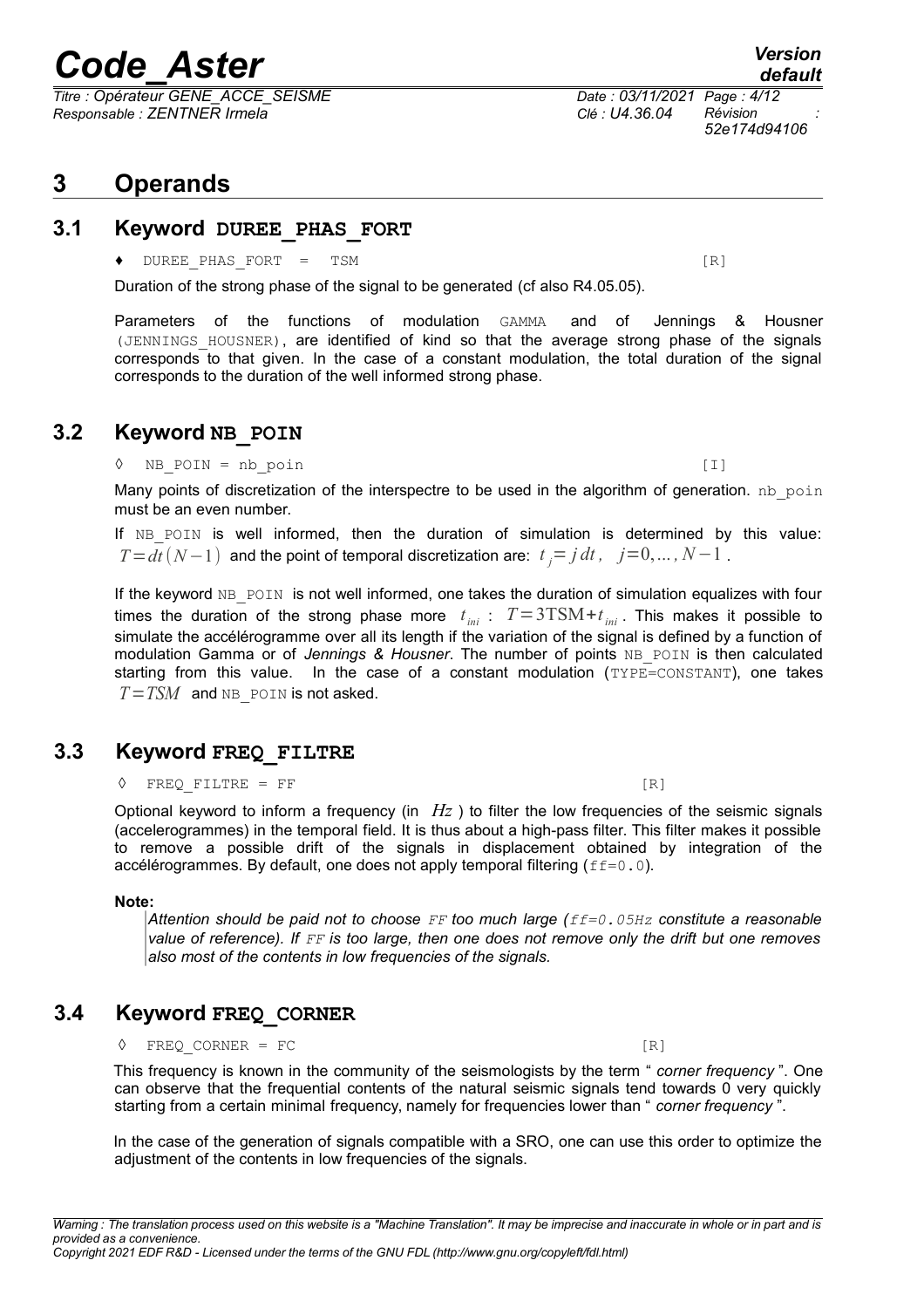*Titre : Opérateur GENE\_ACCE\_SEISME Date : 03/11/2021 Page : 5/12 Responsable : ZENTNER Irmela Clé : U4.36.04 Révision :*

*Code\_Aster Version default*

*52e174d94106*

In the case of the generation of signals by the DSP of Kanai-Tajimi, it is necessary to apply this filter to obtain a physical model in agreement with the seismological data, in particular the property which the spectral contents must tighten towards zero beyond " *corner frequency* " (without filter, the DSP of Kanai-Tajimi is not worthless in the beginning). By default, one uses a filter with  $fc = 0.05 \times \text{FREQ}$  FOND for the DSP of Kanai-Tajimi.

### **3.5 Keyword FREQ\_FILTRE\_ZPA**

#### $\Diamond$  FREQ FILTRE ZPA =fz [R]

Optional keyword to inform a frequency (in *Hz* ) to filter them high frequencies beyond frequency ZPA. It is thus about a filter passeslow. This filter applies to the DSP in field frequential. This filter makes it possible to remove residual contents frequential beyond the value of ZPA what can generate erroneous asymptotic values if one calculation the SRO for depreciation lower than the value used to identify the DSP (SPEC MOYENNE, SPEC UNIQUE, SPEC MEDIANE). By default, one does not apply a wirevery low-pass.

#### **Note:**

*Attention should be paid with not to choose F Z too much small, the cut-off frequency fz filter low-pass Butterworth is not the frequency of beginning of filtering but the central point on zone of transition .*



Figure 1: illustration of the pace of the filter of Butterworth for various cut-off frequencies

## **3.6 Keyword PAS\_INST**

<span id="page-4-0"></span> $\bullet$  PAS INST = dt [R]

Pas de time of the seismic signals. This value is used to determine the cut-off frequency for simulations by the formula  $F=1/(2 dt)$  (Shannon). It should be taken care that the cut-off frequency is sufficiently large for modelling the phenomenon well.

## **3.7 Keyword FREQ\_PENTE**

#### $\Diamond$  FREQ PENTE = F<sub>p</sub> [R]

Slope for the evolution of the centre frequency [  $Hz/s$  ]:  $f(t)=$   $f_0$  +  $f_{p}(t_0-t)$  , where  $t_0$  is the moment of reference and  $\,\overline{\!f}_{\,0}\,$  the centre frequency at this moment. In  $\tt{GENE\_ACE\_SELECT}\,$ moment of reference is selected like the moment in the middle of the strong phase:  $t_{\rm 0}{=}0.5{\rm TSM}$  +  $t_{\rm ini}$  . One takes constant values before and after the strong phase (it is advised to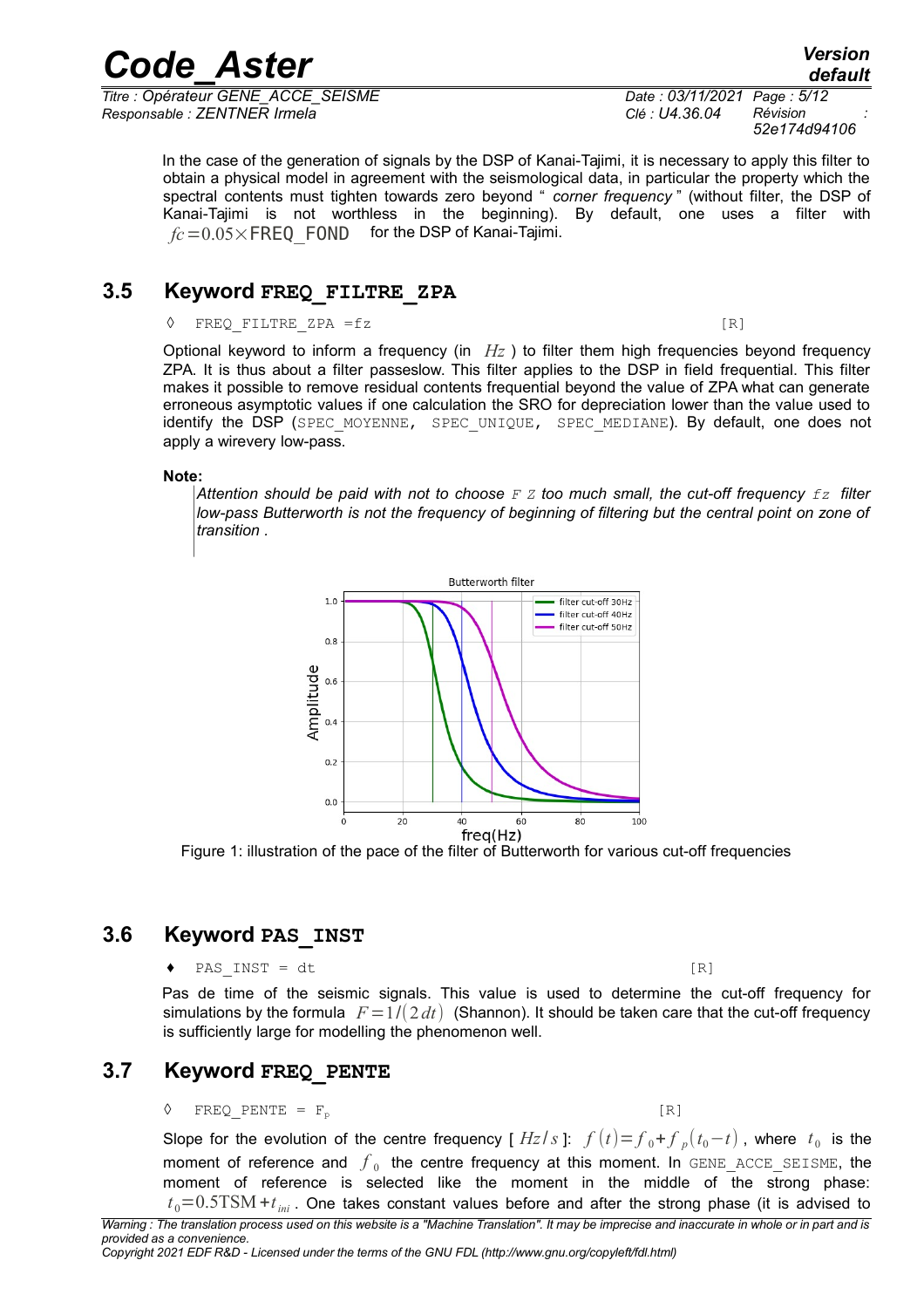*Titre : Opérateur GENE\_ACCE\_SEISME Date : 03/11/2021 Page : 6/12 Responsable : ZENTNER Irmela Clé : U4.36.04 Révision :*

*52e174d94106*

consult R4.05.05 for more details). It is observed that, generally, the fundamental frequency drops with time. It is necessary in this case to give a negative slope:  $f_p$ <0. The code stops in error if the function  $f(t)$  product of the negative centre frequencies over the duration of the strong phase. If FREQ PENTE is not well informed, then one takes a constant fundamental frequency equalizes with  $f_{\rm 0}$  . This one must be indicated for the option DSP, in the case of SPEC\_UNIQUE,  $\texttt{SPEC\_MEDIANE}$  or SPEC FRACTILE, the centre frequency of the process results from the target spectrum of answer.

#### **Notice** :

*If one does not inform FREQ\_PENTE and if one chooses a function of constant modulation, one obtains a stationary process. This process corresponds to the classical DSP of Kanai-Tajimi (but filtered in low frequencies).*

## **3.8 Keyword NB\_TIRAGE**

 $\Diamond$  NB TIRAGE = Nbt [I]

## The number of signals to be simulated. The value of defect is 1.

## **3.9 Keyword INIT\_ALEA**

INIT ALEA = nor [I]

If the keyword INIT ALEA is well informed, one initializes the germ of the random continuations by this value. Two consecutive calculations with same initialization produce it thenS evenS signedux seismicS. If the keyword is not indicated, then the germ used is displayed in the file of the messages.

## **3.10 Keyword COEF\_CORR**

 $COEF$   $CORR$  = rho  $[R]$ 

This keyword makes it possible to inform a coefficient of correlation for the generation of correlated signals. The coefficient of correlation can take the values between -1 and +1: −1<*rho*<1 .

If COEF CORR is informed, then one simulates pairs of correlated signals, with coefficient of correlation rho. These signals can represent the two components of correlated horizontal seismic signals or then of the temporal loadings for studies in multi-support.

In TABLE FONCTION at exit of the operator, the two components are listed by 'NOM PARA' who is worth 'ACCE1' for the first and 'ACCE2'for the second signal.

## **3.11 Keyword RATIO\_HV**

| ◊ RATIO HV = ratio | . |
|--------------------|---|
|                    |   |

If RATIO HV and COEF CORR are both well informed, then one generates signals 3D with correlated horizontal components (defined by the coefficient of correlation rho who can be null) and a vertical component not correlated to both others, but to which applies the horizontal/vertical

ratio indicated by RATIO HV. This ratio is often taken equal to  $\frac{5}{2}$  but any other value higher than

zero can be selected. In TABLE\_FONCTION at exit of the operator, the three components are listed by 'NOM PARA' who is worth 'ACCE1' and 'ACCE2' for the horizontal signals and 'ACCE3' for the vertical component.

#### **Notice :**

RATIO HV is available only for the option SPEC FRACTILE and if COEF CORR is well informed. In the other cases, it is enough to generate vertical signals by a call independent with GENE ACCE SEISME and by giving the target spectrum or the parameters of the DSP for the vertical component.

## *default*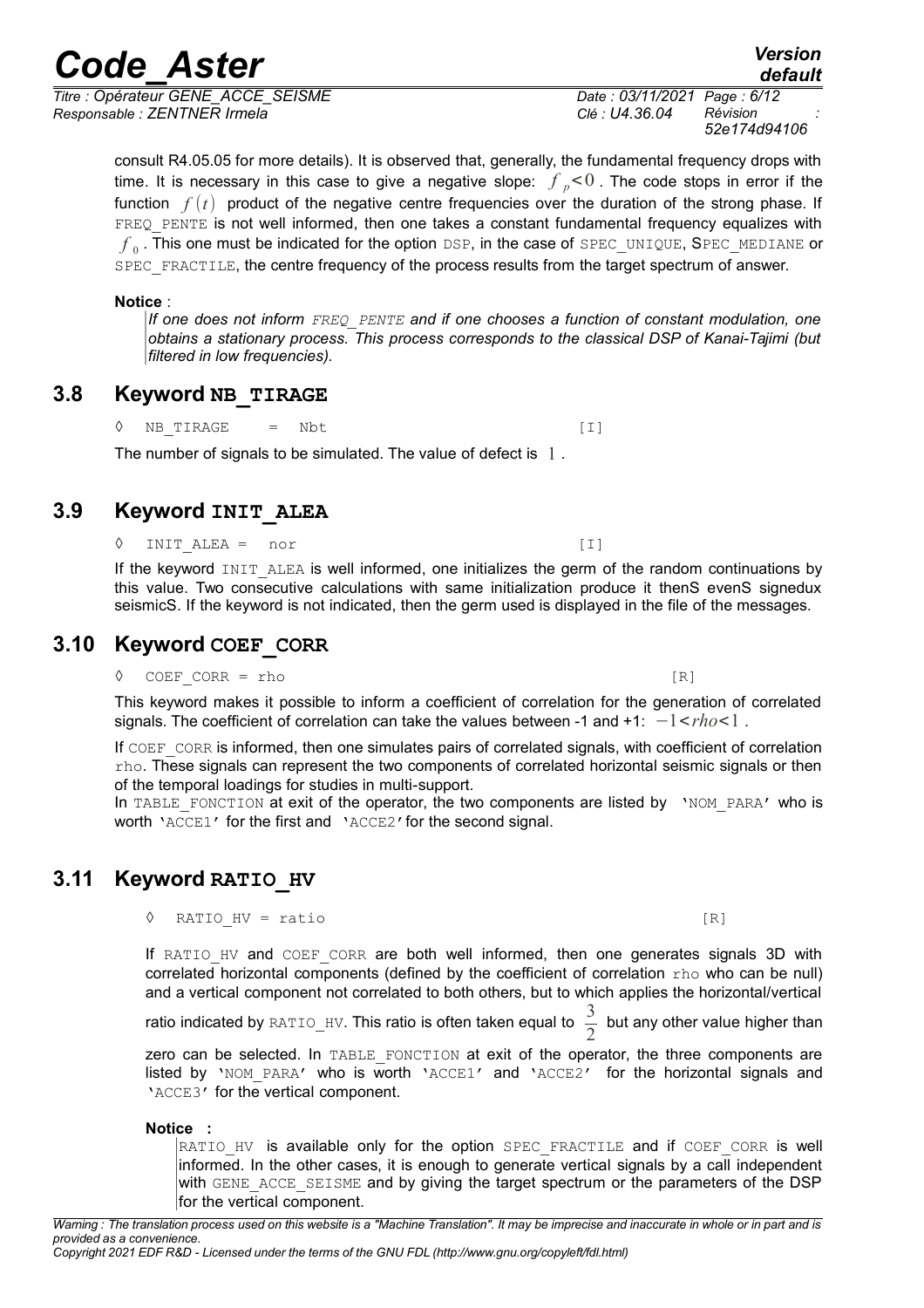*Titre : Opérateur GENE\_ACCE\_SEISME Date : 03/11/2021 Page : 7/12 Responsable : ZENTNER Irmela Clé : U4.36.04 Révision :*

*52e174d94106*

## **3.12 Mot\_clé factor MATR\_COHE**

This keyword factor must be indicated if one wishes to generate space seismic fields. This is useful to make a temporal study with a variable seismic excitation in space or of standard multi-support. The function of coherence defines the space correlation of the seismic movement. It is then necessary to inform the type of function of coherence and, if necessary, the parameters associated. One finds more details on this function of coherence in the documentation of the operator DYNA ISS VARI [U4.53.31].

In TABLE FONCTION at exit of the operator, the signals are indexed by their name of node, for example  $NODE = N1$ .

#### **3.12.1 Operand GRID**

GRID = e-mail [maillage sdaster]

Grid of modeling .

#### **3.12.2 Operand GROUP\_NO\_INTERF**

♦ GROUP\_NO\_INTERF = gni [grno]

With this keyword, one defines the group of nodes for which one wishes to generate a space-time seismic field.

#### **3.12.3 Operand TYPE**

 $TYPE = model of coherence$  [txt]

One can choose between the function of coherence of Became moth-eaten & Luco (MITA\_LUCO) or those of Abrahamson (ABRAHAMSON, ABRA\_ROCHER, ABRA\_SOLMOYEN). If one chooses MITA LUCO, then one must moreover inform VITE ONDE. The parameter PARA ALPHA is optional, by default one takes alpha =  $0.1$ .

#### **3.12.4 Operands VITE\_ONDE and PARA\_ALPHA**

| $\blacklozenge$ VITE ONDE     | = vite onde, | [R]        |
|-------------------------------|--------------|------------|
| $\Diamond$ PARA ALPHA = / 0.1 |              | [DEFECT]   |
|                               | $/$ alpha,   | $\sqrt{R}$ |

One finds a description detailed of these parameters in [U4.53.31].

## **3.13 Mot\_clé factor PHASE**

This keyword factor must be indicated if one wishes to generate a set of seismic signals taking account of the dephasing of with the wave propagation. Times of arrivals of the signals are calculated according to the coordinates of the nodes of the grid, and compared to a point of reference. In TABLE FONCTION at exit of the operator, the signals are indexed by their name of node, for example  $NODE = N1$ .

### **3.13.1 Operand GRID**

*Warning : The translation process used on this website is a "Machine Translation". It may be imprecise and inaccurate in whole or in part and is provided as a convenience. Copyright 2021 EDF R&D - Licensed under the terms of the GNU FDL (http://www.gnu.org/copyleft/fdl.html)*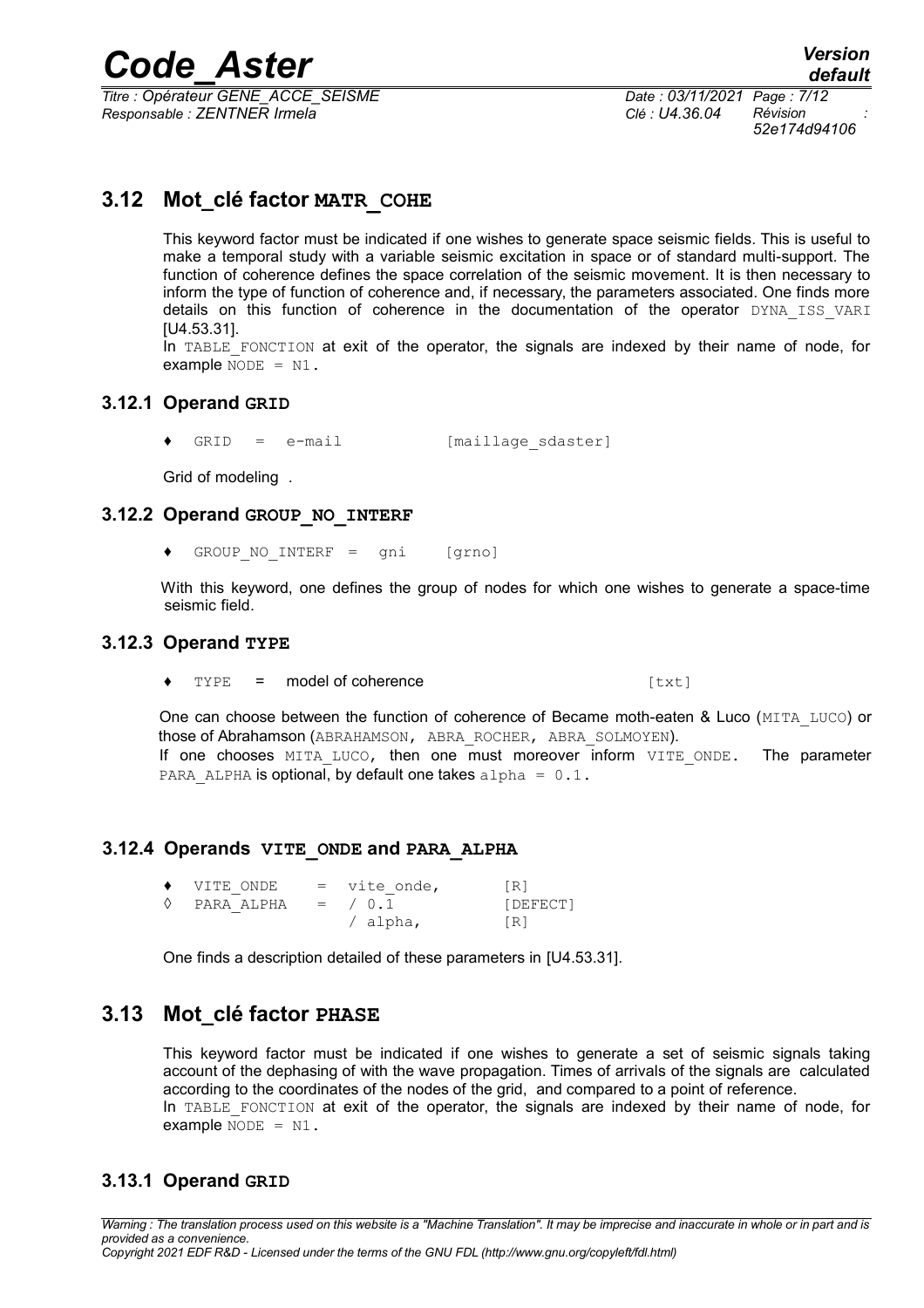*default*

*Titre : Opérateur GENE\_ACCE\_SEISME Date : 03/11/2021 Page : 8/12 Responsable : ZENTNER Irmela Clé : U4.36.04 Révision :*

GRID = e-mail [maillage sdaster]

Grid of modeling .

#### **3.13.2 Operand GROUP\_NO\_INTERF**

♦ GROUP\_NO\_INTERF = gni [grno]

With this keyword, one defines the group of nodes for which one wishes to generate a space-time seismic field.

#### **3.13.3 Operand VITE\_ONDE**

 $VITE ONDE$  = vite onde,  $[R]$ 

The propagation velocity of the wave.

#### **3.13.4 Operand DIRECTION**

 $DIRECTION = to dir.$  [R]

Direction of propagation the wave (directional vector: 3 values ).

#### **3.13.5 Operand COOR\_REFE**

 $\Diamond$  COORREFE = crefe [R]

This keyword is optional. It makes it possible to inform the coordinates ( 3D ) of a point of reference for the calculation of dephasing (time of arrival of wave). By default, one identifies the node of the grid which sees in first the wave.

## **3.14 Keyword GRAVITY**

 $GRAVITY = G$  [R]

In general, one takes  $GRAVITY = 9.81$  ( $m/s<sup>2</sup>$ ) (*cf.* too §3.8.2). In this case, IL is necessary to inform ACCE\_MAX (PGA), and ECART\_TYPE or, if necessary, the spectrum targets (SPEC\_OSCI) in *g* . This size of standardisation is also used for the calculation of the intensity of Arias. By way of an example, to give  $\text{ACCE\_MAX} = 0.2$  corresponds to a PGA of  $0.2g$  with  $g = 9.81 \text{m/s}^2$ . The generated accélérogrammes will be then accelerations in *m*/*s* 2 .

## **3.15 Keyword factor DSP**

The earthquake is modelled by a nonstationary stochastic process. The spectral concentrations of power (DSP) evolutionary make it possible to take account of a nonstationary phenomenon in amplitude and frequential contents like the earthquake. The variation of the amplitude is taken into account by a function of modulation whereas the evolution of the frequential contents is modelled by the evolutionary DSP of Kanai-Tajimi. The DSP of Kanai-Tajimi moreover is filtered in order to very remove the frequential contents in low frequencies which can lead to digital problems (nonworthless drifts for the integrated signals).

The parameters related to the variation of the amplitude are the intensity of Arias, the duration of the strong phase and the moment of beginning of the strong phase. The parameters related to the DSP and the evolution of the frequential contents are the damping and the fundamental frequency of the DSP of Kanai-Tajimi as well as the slope describing the evolution of the latter in the course of time. These parameters can be given starting from a given acélérogramme, of a SRO (spectrum of answer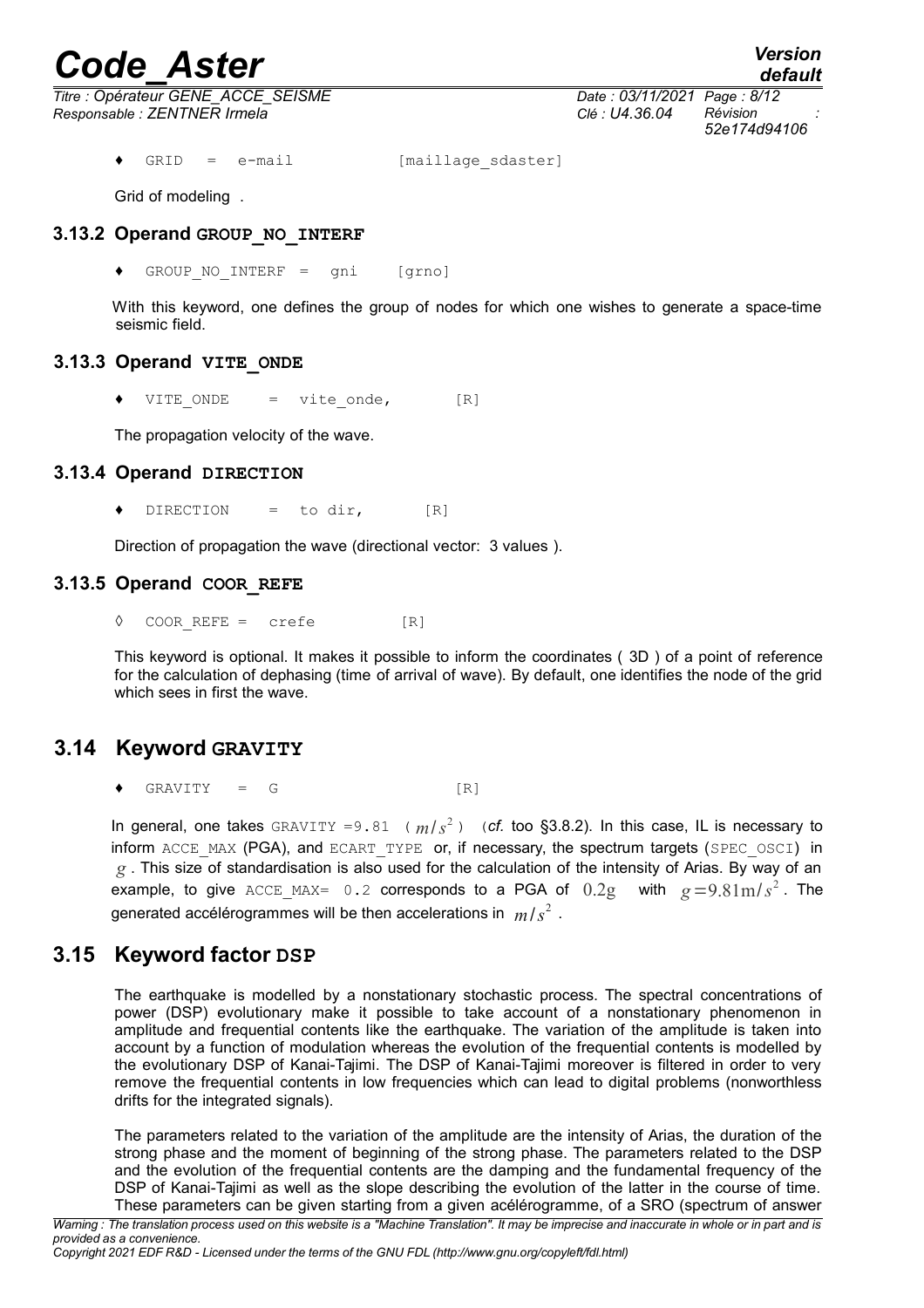*Titre : Opérateur GENE\_ACCE\_SEISME Date : 03/11/2021 Page : 9/12 Responsable : ZENTNER Irmela Clé : U4.36.04 Révision :*

*52e174d94106*

of oscillator) or by calling on the available data in the literature. Moreover, the model being parameterized, it is possible to take account of the variability and the uncertainty of these parameters using random pullings.

The algorithm of simulation and the model are described with more detail in the reference material [R4.06.04].

#### **3.15.1 Operands AMOR\_REDUIT, FREQ\_FOND**

 $\triangleleft$  AMOR REDUIT = amo [R]

Value of the rate of depreciation criticizes DSP of Kanai-Tajimi.

 $\blacklozenge$  FREQ FOND = F<sub>0</sub> [R]

Centre frequency of the DSP of Kanai-Tajimi, it is the frequency where the most energy is concentrated.

## **3.16 Keywords factors SPEC\_MEDIANE, SPEC\_MOYENNE, SPEC\_UNIQUE and SPEC\_FRACTILE**

This keyword factor makes it possible to inform given of a SRO targets in order to generate seismic signals in agreement with the target SRO. It is then necessary to determine a "compatible" DSP with the data of the target SRO. There are several options:

- SPEC UNIQUE: Generation of a seismic signal to which the SRO is very close to the target SRO: it is necessary to proceed to iterations as well as possible to adjust the spectral contents of the signal. If one asks for several signals (NB\_TIRAGE), then the adjustment is done by generated signal.
- SPEC MOYENNE, SPEC MEDIANE: Generation of *Nbt* signals whose median/average spectrum respects the target. If the target SRO is a physical spectrum, then the whole of the generated signals in general has a median SRO near to the target. One can however make iterations to improve the adjustment of the SRO, that is to say in median (SPEC\_MEDIANE) or on average (SPEC MOYENNE). If one does not make iterations (NB\_ITER nonwell informed) to improve the adjustment, then the two options produce the same result.
- SPEC FRACTILE : Generation of *Nbt* signals whose median spectrum and the spectrum with a sigma respect the target. It is about a method for the studies " *best-estimate* ". The generated signals have a variability close to that of the signals real available in the databases, in particular with regard to variability between the achievements (*record-to-record variability*). For that, it is necessary to inform the median spectrum as well as the spectrum with a sigma. The median spectrum as well as the spectrum with a sigma are generally provided by the laws of attenuation.

### **3.16.1 Operand SPEC\_OSCI**

 $SPEC$   $OSCI$  =  $spec\_cible$ 

One informs here the target SRO in the form of a function with in X-coordinate the frequencies and ordinate spectral accelerations (the last must be normalized according to GRAVITY). One can use DEFI FONCTION to build it. If the option were chosen SPECTRE FRACTILE, then this spectrum must correspond to the median spectrum (as defined by the laws of attenuation).

### **3.16.2 Operand SPEC\_1\_SIGMA**

♦ SPEC\_1\_SIGMA = spec\_cible

Obligatory keyword for the option SPEC\_FRACTILE. One informs here the SRO with a target sigma in the form of a function with in X-coordinate the frequencies and ordinate spectral accelerations (the last must be normalized according to GRAVITY). One can use DEFI\_FONCTION to build it. The spectrum with a sigma, for example, is provided by the laws of attenuation which suppose a lognormal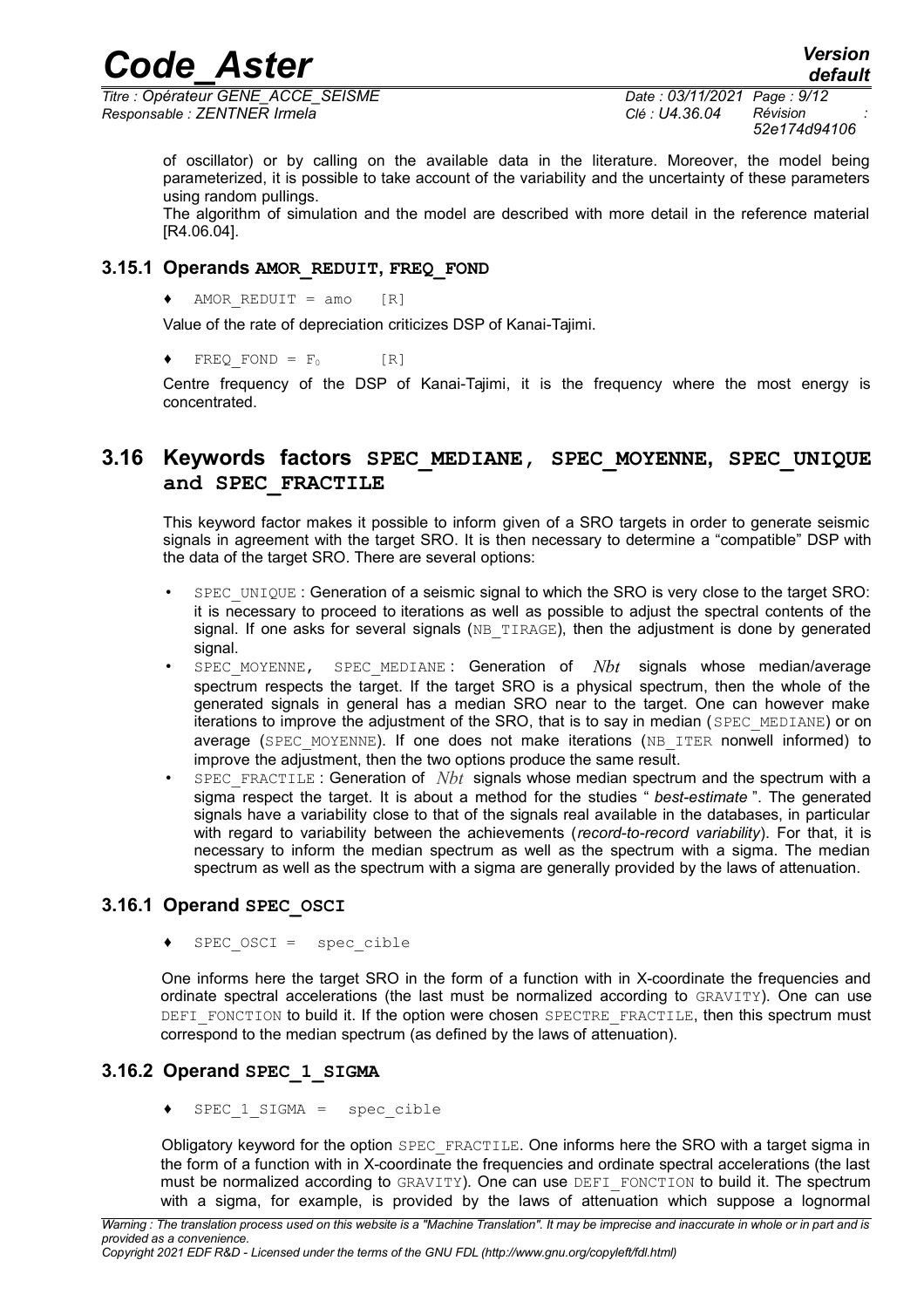*Titre : Opérateur GENE\_ACCE\_SEISME Date : 03/11/2021 Page : 10/12 Responsable : ZENTNER Irmela Clé : U4.36.04 Révision :*

distribution of spectral accelerations and thus of the values of the SRO. That implies that the SRO with a sigma corresponds to the fractile with 84% of the SRO. It is advised to consult the reference material [R4.05.05] for more details on this modeling.

#### **3.16.3 Operand AMOR\_REDUIT**

 $\blacklozenge$  AMOR REDUIT = amo [R]

Value of the reduced damping of the SRO indicated under SPEC\_OSCI.

#### **3.16.4 Operands ERRE\_ZPA, ERRE\_RMS and ERRE\_MAX**

| $\Diamond$ ERRE MAX | $=$ (cmax, emax) | [R] |
|---------------------|------------------|-----|
| $\Diamond$ ERRE ZPA | = (czpa, ezpa)   | IR1 |
| $\Diamond$ ERRE RMS | = (crms, erms)   | IR1 |

These keyword are optional, one can inform the weighting coefficients as well as the maximum error wished by the user for the three criteria of adjustment: maximum error on the waveband, error on the ZPA (*zero period acceleration*) and error RMS. It is possible to inform a weighting coefficient (cmax, czpa, crms) but not of target maximum error (emax, ezpa, erms). On the other hand, three weightings should be informed together. The calculated error is the relative error, namely the difference between the value of the spectrum carried out and the value of the target spectrum divided by the value of the target spectrum. If the desired maximum error ( $\epsilon_{\text{max}}$ ,  $\epsilon_{\text{zpa}}$ ,  $\epsilon_{\text{rms}}$ ). If one of the errors is larger than the indicated value, an alarm is emitted. The weighting coefficients are used to determine an multi-objectives error balanced for each iteration. This criterion is used to choose, among the results of the iterations, the accélérogramme (or accélérogrammes) at exit of calculation which respect the criterion as well as possible (it is not always the last iteration).

#### **3.16.5 Operand NB\_ITER**

◊ NB\_ITER = nbiter [I]

One informs the iteration count to improve the adjustment of the accélérogramme to spectrum (SRO) target. This keyword is optional: by default, one does not make iterations. With the option SPEC\_FRACTILE, one cannot reiterate.

#### **3.16.6 Operand METHOD**

| METHOD | $=$ / $'HARMO'$  | <i>i</i> DEFECT' |
|--------|------------------|------------------|
|        | $=$ / $'$ NTGAM' | f TXM'           |

This optional keyword makes it possible to choose the method for calculation of the spectrum of answer. They are the same methods as those available for calculation of SRO with CALC\_FONCTION [U4.32.04]. By default, one uses the method 'HARMO'. The spectrum of answer is then obtained by successive harmonic calculations (for different Eigen frequencies from oscillator) via a FFT/IFFT of the signal as starter. Method 'NIGAM' is detailed in the document [R5.05.01].

### **3.16.7 Operand FREQ\_PAS**

 $\Diamond$  FREQ PAS = fpas [R]

With this optional keyword, one can choose the step of discretization of the SRO used to determine the compatible DSP. Values of the SRO indicated via SPEC OSCI are then interpolated to obtain the step of discretization fpas wished. By default, one takes the same step of frequency as that used for the generation of the signals. This last results from the cut-off frequency and point  $NB$  POIN, cf [§3.6.](#page-4-0)

## **3.17 Keyword factor MODULATION**

*Warning : The translation process used on this website is a "Machine Translation". It may be imprecise and inaccurate in whole or in part and is provided as a convenience. Copyright 2021 EDF R&D - Licensed under the terms of the GNU FDL (http://www.gnu.org/copyleft/fdl.html)*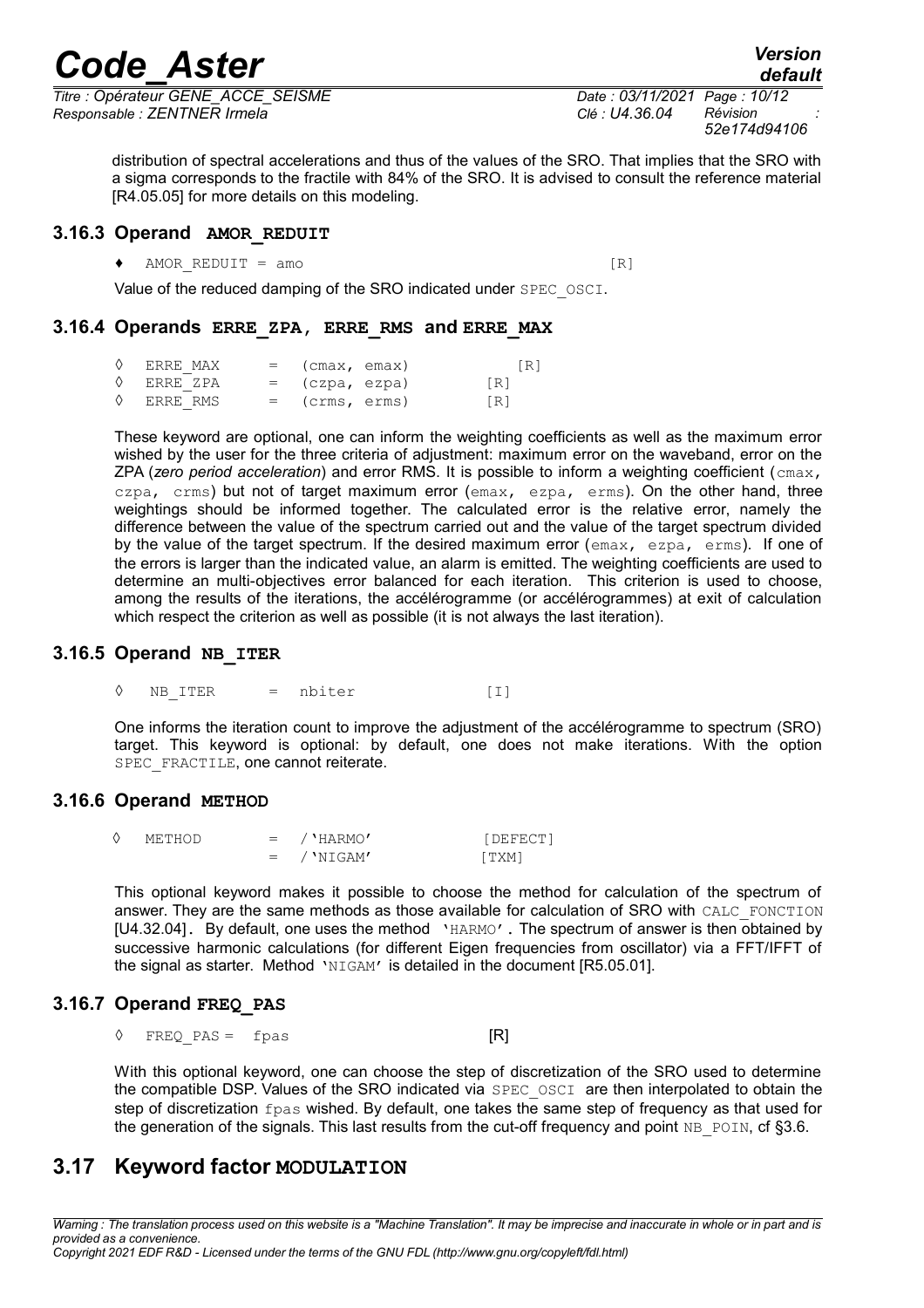*Titre : Opérateur GENE\_ACCE\_SEISME Date : 03/11/2021 Page : 11/12 Responsable : ZENTNER Irmela Clé : U4.36.04 Révision :*

*52e174d94106*

*default*

Parameters of the functions of modulation GAMMA and of Jennings & Housner (JENNINGS HOUSNER), are identified of kind so that the strong phase TSM average of the signals corresponds to that given. For a modulation CONSTANT (not of modulation), the duration of the simulated signals corresponds to TSM. One uses the definition being based on the intensity of Arias. One notes  $TSM = T_2 - T_1$  where  $T_1$  and  $T_2$  are respectively the moments of time when 5% and 95% of the intensity of Arias (total energy) are carried out. The moment  $|T_{\rm 1}|$  corresponds to the beginning of the strong phase *t ini* .

If NB POIN is given for the modulations Gamma and *Jennings & Housner*, then the total duration of the signals corresponds to  $(NB$  POIN-1) \*PAS INST.

#### **3.17.1 Operand TYPE**

♦ TYPE = / 'JENNINGS\_HOUSNER' [TXM] / 'GAMMA' / 'CONSTANT'

Definition of the type of modulation (*cf.* also [R4.05.05]). Modulation of the type CONSTANT corresponds to one signal without amplitude modulation. If one supposes moreover than the fundamental frequency of the DSP is constant, then one brings back oneself to a stationary process.

### **3.17.2 Operands INT\_ARIAS, ACCE\_MAX, ECART\_TYPE**

If the option were chosen DSP, then it is necessary to inform one of the three parameters intensity of Arias, PGA (maximum acceleration on the ground) or standard deviation to define energy contained in the signals. If one chose one of the three keywords factor SPEC UNIQUE, SPEC MEDIANE or SPEC FRACTILE, then this information is already contained in the target spectrum.

◊ INT\_ARIAS = arias [R]

Average intensity of Arias:  $\textit{Arias}$  =  $E\Big(\frac{\pi}{2\textit{s}}\Big)$  $\left(\frac{\pi}{2\,g}\int_{0}^{\infty}X^{2}(t)dt\right)$  with  $\,X$  the process modelling the seismic

movement ( acce ) and *g* is gravity.

 $\Diamond$  ACCE MAX = pga [R]

Maximum acceleration on ground (PGA). One associates this value to the median maximum of the signals to be generated. The standard deviation corresponding is given starting from the factor of peak and for the strong phase TSM.

It is necessary to inform ACCE\_MAX (PGA) in  $g$ . The value of  $g$  is to be informed by the keyword GRAVITY. Thus, ACCE\_MAX= 0.2 corresponds to a PGA of  $0.2g$  with  $g=9.81\text{m/s}^2$ . The generated accélérogrammes will be then accelerations in *m*/*s* 2 .

 $\Diamond$  ECART TYPE = etc. [R] Standard deviation of the subjacent stationary stochastic process. One applies then the amplitude modulation ( GAMMA or JENNINGS\_HOUSNER ). It is necessary to inform ECART\_TYPE in  $g$  (confer also above). The value of  $g$  is to be informed by the keyword <code>GRAVITY . One</code> must take <code>GRAVITY =9.81</code> (  $\mid m/s^{2}$  ) to obtain accelerations in  $m/s<sup>2</sup>$ .

## **3.17.3 Operand INST\_INIT**

*Warning : The translation process used on this website is a "Machine Translation". It may be imprecise and inaccurate in whole or in part and is provided as a convenience.*